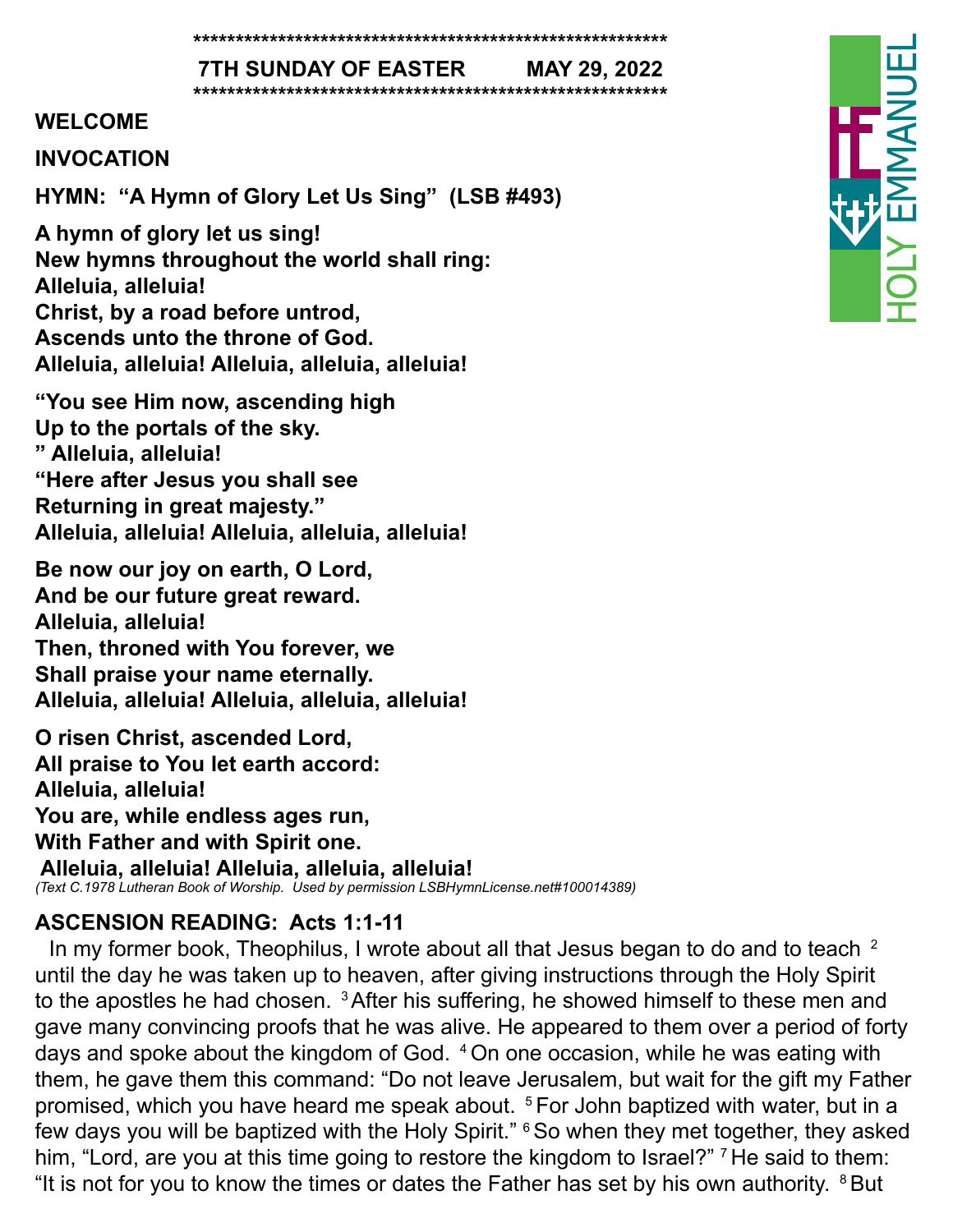you will receive power when the Holy Spirit comes on you; and you will be my witnesses in Jerusalem, and in all Judea and Samaria, and to the ends of the earth." <sup>9</sup> After he said this, he was taken up before their very eyes, and a cloud hid him from their sight. <sup>10</sup> They were looking intently up into the sky as he was going, when suddenly two men dressed in white stood beside them. 11 "Men of Galilee," they said, "why do you stand here looking into the sky? This same Jesus, who has been taken from you into heaven, will come back in the same way you have seen him go into heaven."

# **CONFESSION OF SIN:** *(Spoken together. Based on Psalm 25:1-10)*

**Lord, Your law has acted as a mirror, showing me my sinful ways; I am often far from Your righteous will. And so to You, O Lord, I lift up my soul. My sins are ever before me. Remember not the sins of my youth and my rebellious ways. Rather, show me Your ways; teach me Your paths from which I have strayed. For Jesus' sake, remember Your great mercy and love. Do not let me be put to shame, nor let my enemies triumph over me. In You I trust and turn for forgiveness. Amen.** 

#### **ASSURANCE OF GRACE:**

Pastor: It is impossible for anyone to love us more than God loves us.

**People: In His love for us, God sent His Son, Jesus Christ, to save us from the sins that would destroy us.**

Pastor: He gives us a song of victory today because of His undying love.

- **People: His forgiveness and presence empowers us to turn away from our sins and live as His redeemed children.**
- Pastor: He heals our broken, divided hearts and makes them whole again through His forgiveness and grace.
- **People: Lord, show me Your ways and teach me Your paths. guide me in Your truth, for You are God my Savior, and my hope is in You all day long. Amen.**

## **SONG: "In Christ Alone" (Keith Getty & Stuart Townend)**

**In Christ alone my hope is found He is my light, my strength, my song This Cornerstone, this solid ground, Firm through the fiercest drought and storm What heights of love, what depths of peace, When fears are stilled, When strivings cease! My Comforter, my all in all, Here in the love of Christ, I stand.**

**In Christ alone, who took on flesh, Fullness of God in helpless Babe. This gift of love and righteousness, Scorned by the ones He came to save. 'Til on that cross as Jesus died, The wrath of God was satisfied; For ev'ry sin on Him was laid, Here in the death of Christ I live.**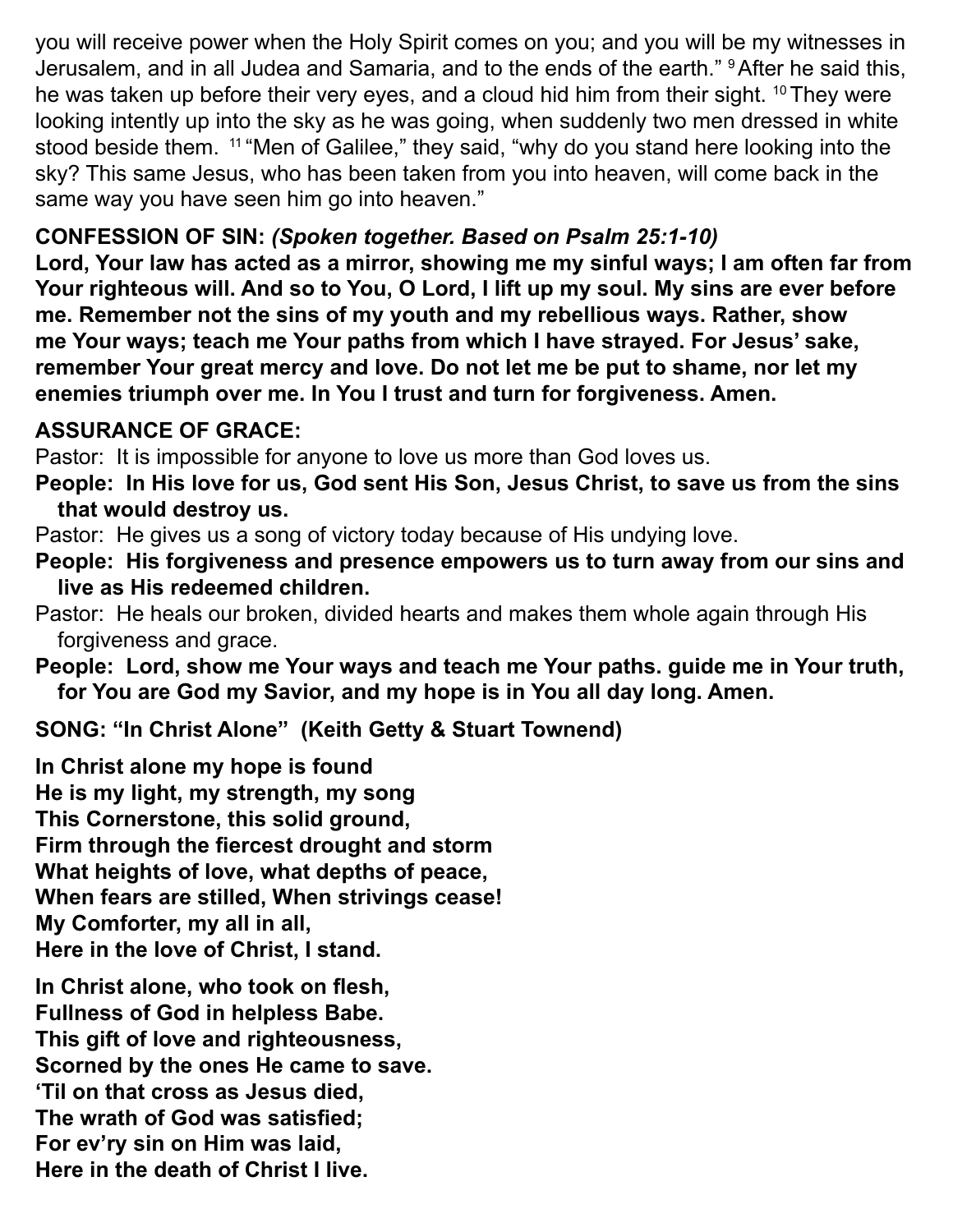**There in the ground His body lay, Light of the world by darkness slain. Then bursting forth in glorious day, Up from the grave He rose again! And as He stands in victory, Sin's curse has lost its grip on me. For I am His and He is mine, Bought with the precious blood of Christ.**

**No guilt in life, no fear in death, This is the pow'r of Christ in me. From life's first cry to final breath, Jesus commands my destiny. No pow'r of hell, no scheme of man, Can ever pluck me from His hand. 'Til He returns or calls me home, Here in the pow'r of Christ I'll stand.**

**End...No pow'r of hell, no scheme of man, Can ever pluck me from His hand. 'Til He returns or calls me home, Here in the pow'r of Christ I'll stand.** *(C. 2001 Thank You Music Used by permission CCLI #522460)*

#### **EPISTLE READING: Revelation 22:12-21**

<sup>12</sup> "Behold, I am coming soon! My reward is with me, and I will give to everyone according to what he has done. <sup>13</sup> I am the Alpha and the Omega, the First and the Last, the Beginning and the End. 14 "Blessed are those who wash their robes, that they may have the right to the tree of life and may go through the gates into the city.  $15$  Outside are the dogs, those who practice magic arts, the sexually immoral, the murderers, the idolaters and everyone who loves and practices falsehood. <sup>16</sup> "I, Jesus, have sent my angel to give you this testimony for the churches. I am the Root and the Offspring of David, and the bright Morning Star." <sup>17</sup> The Spirit and the bride say, "Come!" And let him who hears say, "Come!" Whoever is thirsty, let him come; and whoever wishes, let him take the free gift of the water of life. <sup>18</sup> I warn everyone who hears the words of the prophecy of this book: If anyone adds anything to them, God will add to him the plagues described in this book. 19 And if anyone takes words away from this book of prophecy, God will take away from him his share in the tree of life and in the holy city, which are described in this book.  $20$  He who testifies to these things says, "Yes, I am coming soon." Amen. Come, Lord Jesus. 21 The grace of the Lord Jesus be with God's people. Amen.

#### **GOSPEL READING: John 17:20-26**

<sup>20</sup> "My prayer is not for them alone. I pray also for those who will believe in me through their message,  $^{21}$  that all of them may be one, Father, just as you are in me and I am in you. May they also be in us so that the world may believe that you have sent me. <sup>22</sup> I have given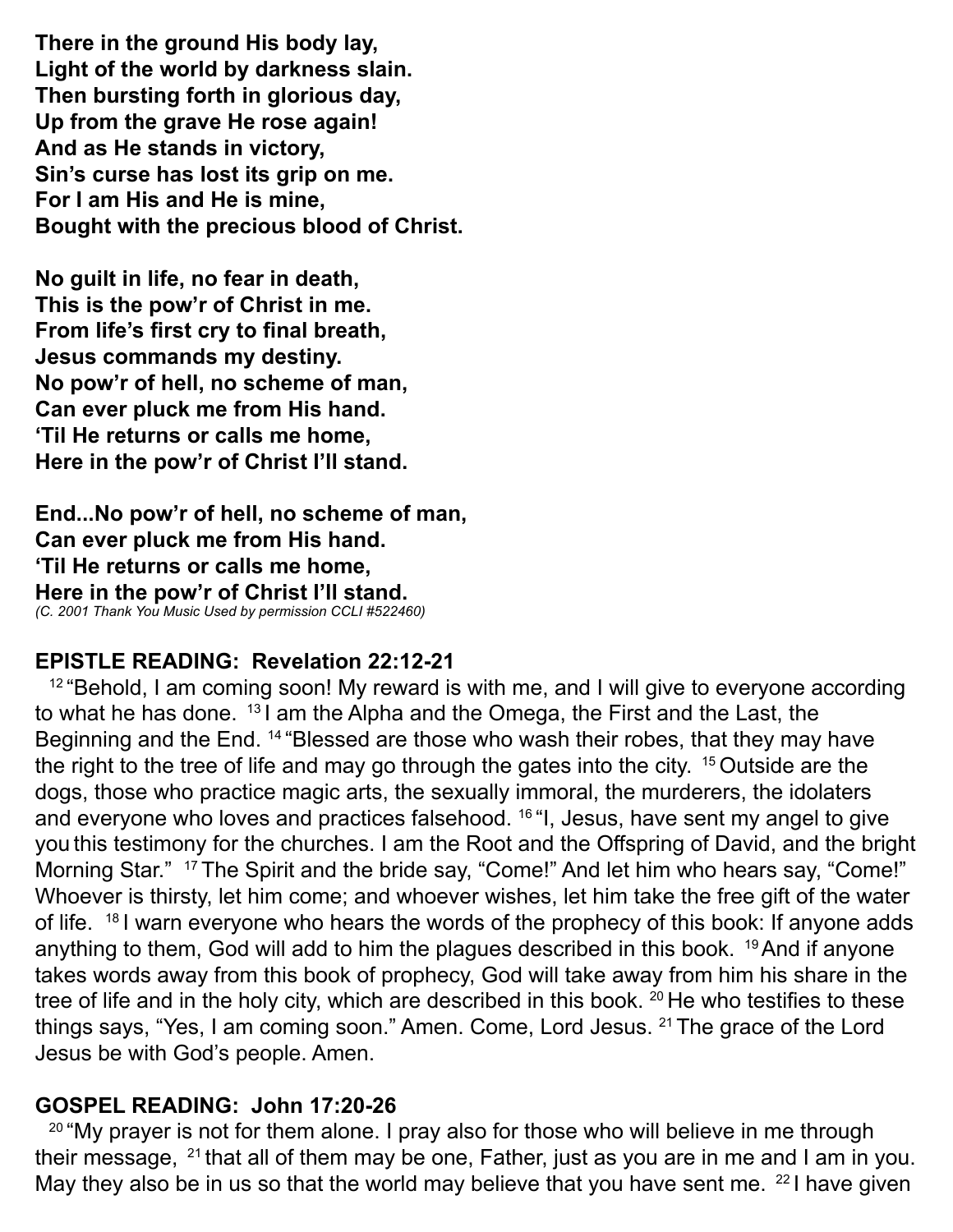them the glory that you gave me, that they may be one as we are one:  $23$  I in them and you in me. May they be brought to complete unity to let the world know that you sent me and have loved them even as you have loved me. <sup>24</sup> "Father, I want those you have given me to be with me where I am, and to see my glory, the glory you have given me because you loved me before the creation of the world. <sup>25</sup> "Righteous Father, though the world does not know you, I know you, and they know that you have sent me. 26 I have made you known to them, and will continue to make you known in order that the love you have for me may be in them and that I myself may be in them."

#### **CONFESSION OF FAITH:** *(The Apostle's Creed)*

**I believe in God the Father Almighty, maker of heaven and earth. And in Jesus Christ, his only Son, our Lord; who was conceived by the Holy Spirit, born of the virgin Mary; suffered under Pontius Pilate, was crucified, died, and was buried; He descended into hell; The third day he rose again from the dead; He ascended into heaven and sits at the right hand of God the Father Almighty; From thence He will come to judge the living and the dead. I believe in the Holy Spirit, the holy Christian Church, the communion of saints, the forgiveness of sins, the resurrection of the body and the life everlasting. Amen.** 

**HYMN: "Christ the Lord Is Risen Today; Alleluia!"** *(LSB #463)*

**Christ the Lord is ris'n today; Alleluia! Christians, hasten on your way; Alleluia! Offer praise with love replete, Alleluia! At the paschal victim's feet. Alleluia!**

**For the sheep the Lamb has bled, Alleluia! Sinless in the sinner's stead. Alleluia! Christ the Lord is ris'n on high; Alleluia! Now He lives, no more to die. Alleluia!**

**Hail, the victim undefiled, Alleluia! God and sinners reconciled, Alleluia! When contending death and life. Alleluia! Met in strange and awesome strife. Alleluia!**

**Christians, on this holy day, Alleluia! All your grateful homage pay; Alleluia! Christ the Lord is ris'n on high; Alleluia! Now He lives, no more to die. Alleluia!** *(Public Domain)*

**SERMON: Acts 16:6-10 "The Manager of God's Kingdom"**

#### **OFFERING**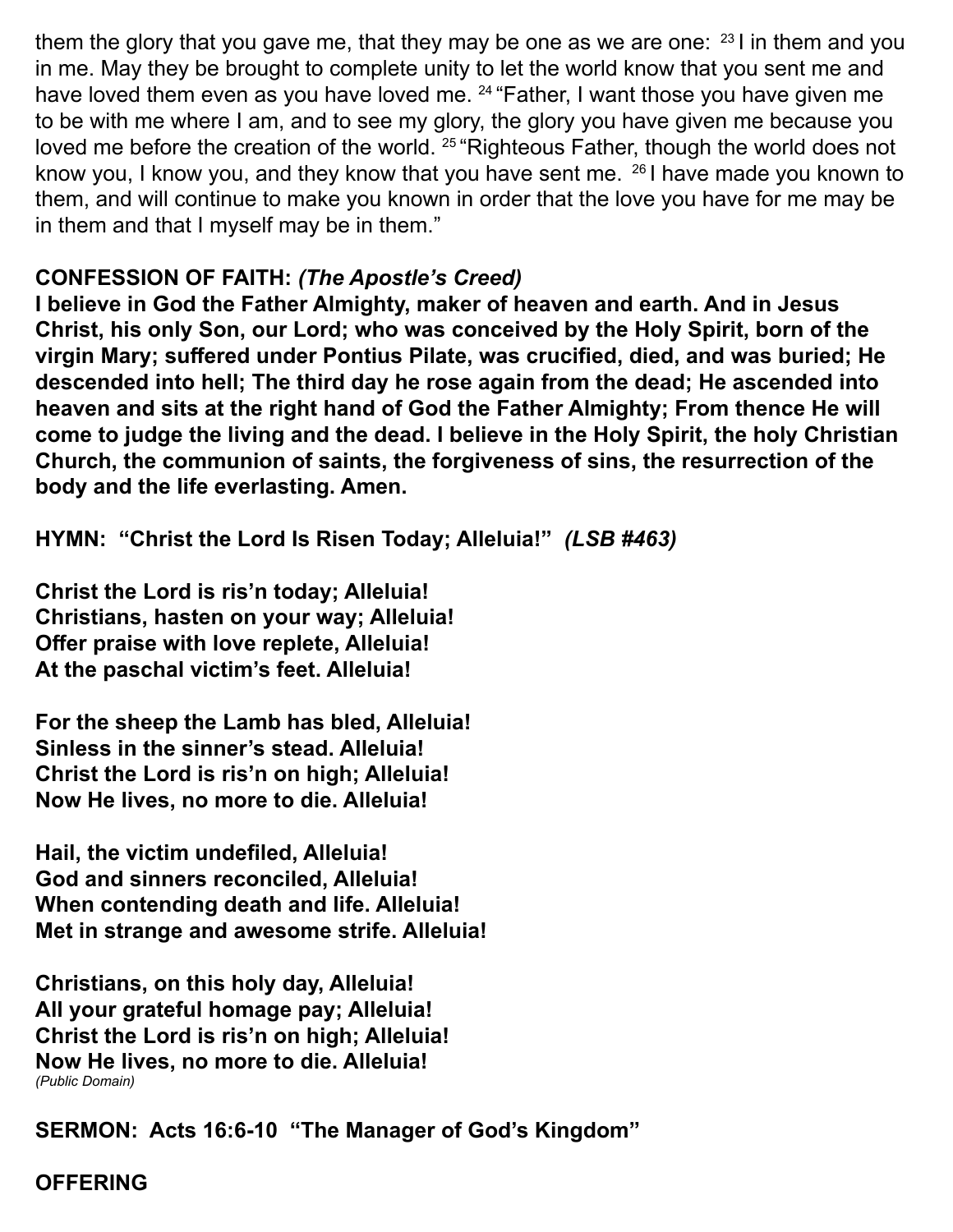#### **PRAYER OF THE CHURCH:**

Pastor: Heavenly Father,

**People: We give You thank for having created the world and establishing its proper order in all things.**

- Pastor: Forgive our lack of stewardship in caring for all natural resources and abusing the dominion over creation You've given us.
- **People: Restore peace and health to our lives by Your grace.**

Pastor: Lord Jesus Christ,

- **People: You have restored the relationship of peace between God the Father and the Church through Your sacrifice upon the cross and resurrection from the dead.**
- Pastor: May Your death and resurrection continue to be the anchor and respite for Your Church in need.

**People: O Lord, hear our prayer. Listen to our cry for mercy.**

Pastor: Spirit of Christ,

**People: Peace is but one spiritual gift that is bestowed upon Your people.**

Pastor: Continually breathe the Holy Scriptures into our hearts and minds.

- **People: That we may come to know the immense depth of Your consolation.**
- Pastor: We lift before You those in special need*...(prayer requests)...*O Lord, hear our prayer.

**People: And for the sake of Your Son Jesus, grant our requests. Amen.** 

## **THE LORD'S PRAYER**

**People: Our Father who art in heaven, Hallowed be Thy name; Thy kingdom come; Thy will be done on earth as it is in heaven; Give us this day our daily bread; And forgive us our trespasses, as we forgive those who trespass against us; And lead us not into temptation; But deliver us from evil; For thine is the kingdom and the power and the glory forever and ever. Amen.** 

#### **BLESSING**

**SONG: "Hallelujah for The Cross "** *(Ross King, Todd Wright)*

**Up to the hill of Calvary My Savior went courageously And there He bled and died for me Hallelujah for the cross And on that day the world was changed A final perfect lamb was slain Let earth and heaven now proclaim Hallelujah for the cross Hallelujah for the war He fought Love has won death has lost Hallelujah for the souls He bought Hallelujah for the cross**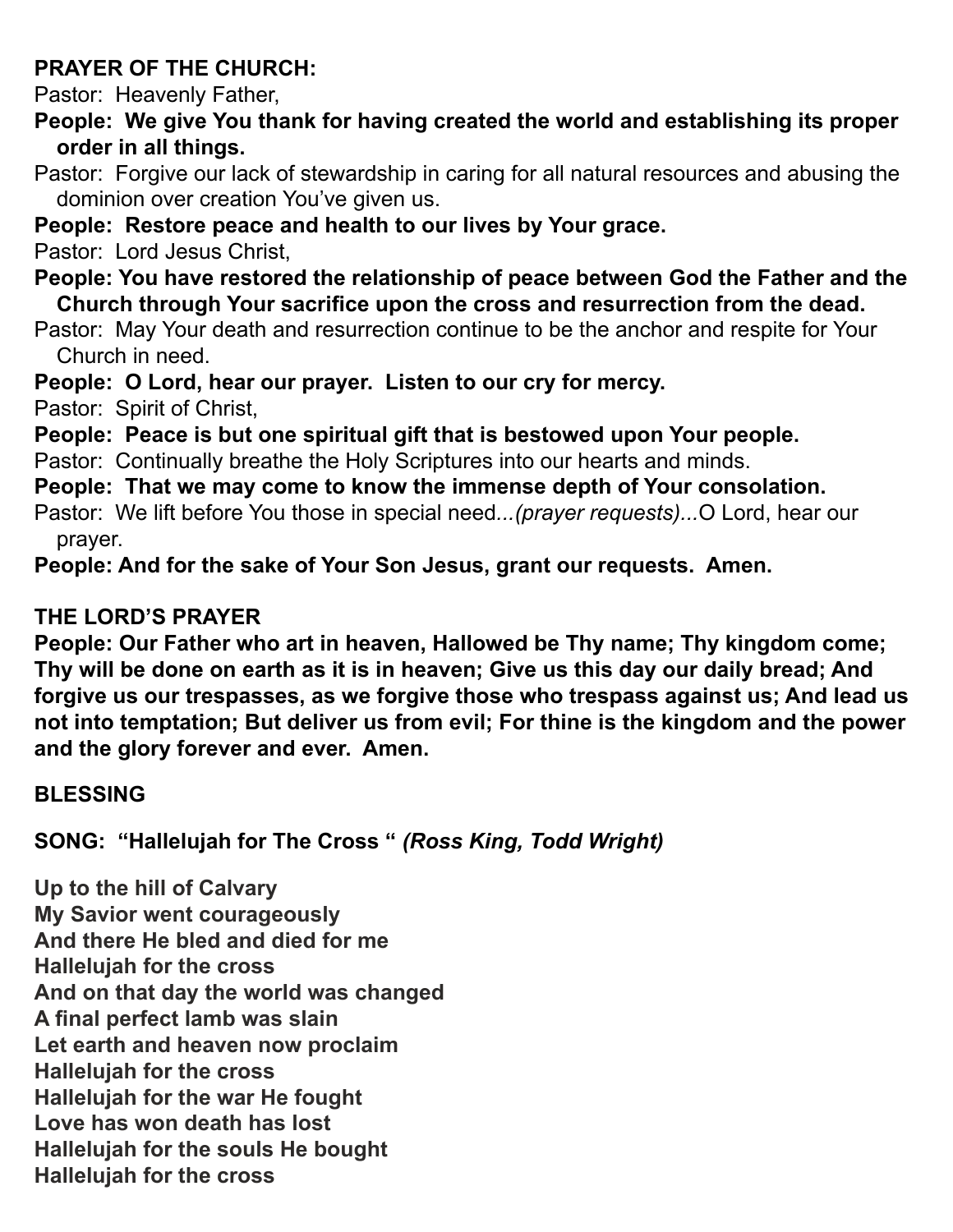**What good I've done could never save My debt too great for deeds to pay But God my Savior made a way Hallelujah for the cross A slave to sin my life was bound But all my chains fell to the ground When Jesus' blood came flowing down Hallelujah for the cross. Hallelujah for the war He fought Love has won death has lost Hallelujah for the souls He bought Hallelujah for the cross**

**And when I breathe my final breath I'll have no need to fear that rest This hope will guide me into death Hallelujah for the cross. Hallelujah for the war He fought Love has won death has lost Hallelujah for the souls He bought Hallelujah for the cross**

**Hallelujah for the war He fought Love has won death has lost Hallelujah for the souls He bought Hallelujah for the cross**

**End...Hallelujah for the cross.** *(C. 2012 Simple Tense Songs. Used by permission. CCLI #522460)*

#### - POBLO MINISTRY OPPORTUNITY -

#### *Hello Beautiful Volunteers,*

I am looking at our summer schedule and looking for more volunteers for all sites. If you are able to be on our sub list, please let me know your availability. We are also needing more teachers for all 3 IFCs. We also need childcare for Mon/Wed nights at 7 for English classes in Burnsville. We have a student wanting/needing to come and needs help watching two children.

Also, add Monday June 27th to your calendars. We are having a fundraising event for POBLO at St Michael's parking lot in Bloomington. We are having food trucks!!!

Thank you for all you do to support our mission! We couldn't do it without you. -- POBLO Twin Cities Coordinator

612-552-3878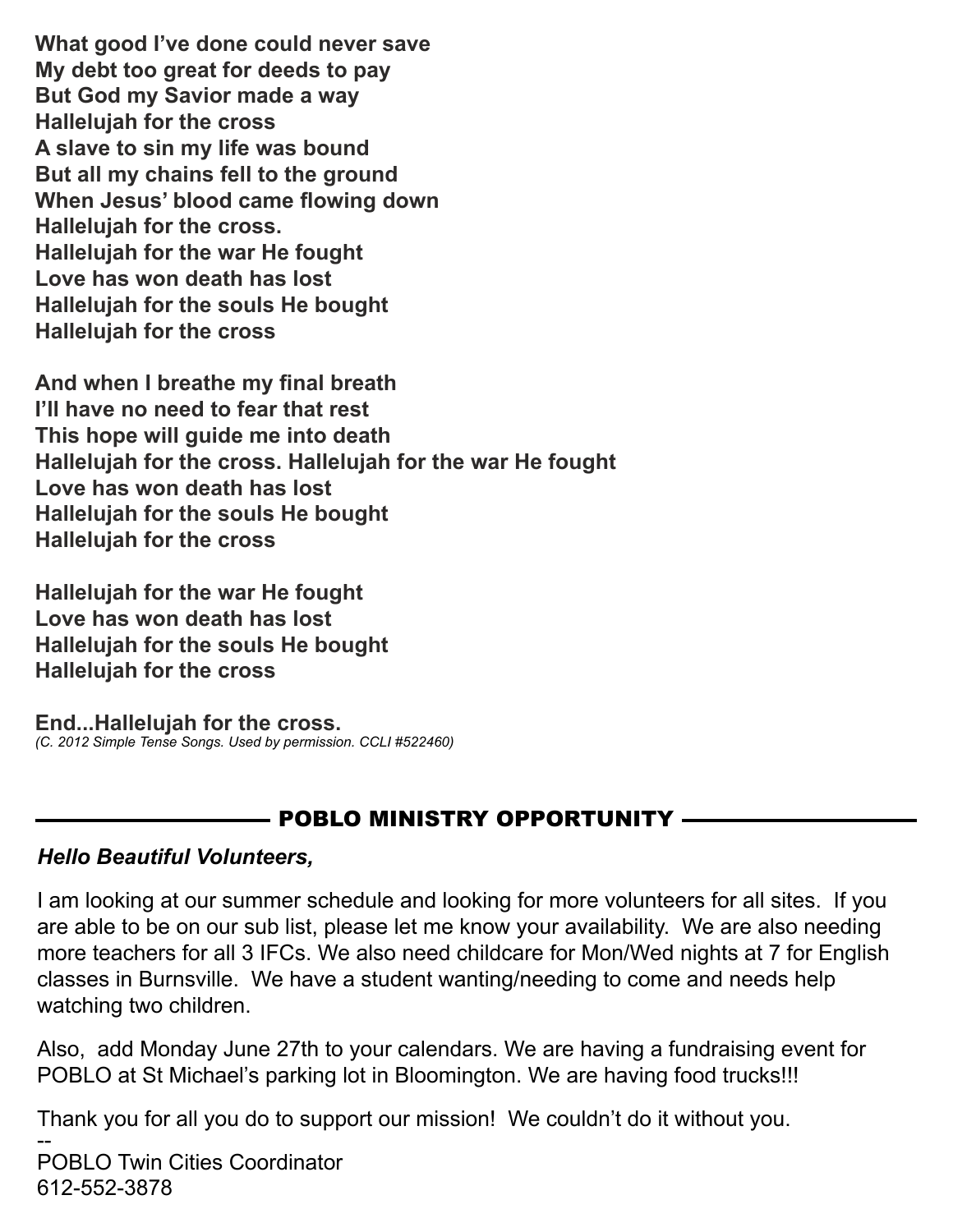#### **PRAYER MINISTRY**

*Please include the following friends and happenings in your personal prayers*

*For God's Blessing On Their Medical Treatment* - Richard St Martin

*Our Home bound & Those In Care Centers* - Pat Hibben - John Arne - Vera Marko - Lillian Prok - Jerry & Sharon Bliven - Lorraine McKay - Marion Michalik - Stan Cherveny

#### *Our Local & Global Mission Ministries*

-Rev Dr. Dan & Dr. Joan Jastram, Northern Asia (Recipients of our "Together In Mission")

-Rev. Blidi Minely, Liberia, Africa (Recipient of our "Care Barrels")

#### *Local & Global Concerns*

-For Health & Safety in this COVID 19 Pandemic -For a spirit of unity and Godliness among the leadership of The United States of America and President Biden

#### **Birthday's This Week**

31-May Sean Thurow 03-Jun Phyllis Schadewald 04-Jun Betsy Bohl

#### **Anniversaries This Week**

04-Jun Ryan & Michelle Terpening 17



**Adult Bible Class: Meets on Sundays at 8:30am-9:15am. Also meets on Tuesdays at 11am-noon. Location: Church fellowship hall. Location: Church fellowship hall. Also meets on Tuesdays at 11am-noon. Also meets on Tuesdays at 11am-noon. Adult Bible Class:** w m<del>eets on Tuesuays at Fiam-noon.</del><br>Leestiese Obusek fellewekis hell **Ales meets Meets on Sundays at 8:30am-9:15am.** 

**Example 18 You be used** the book of Ester the studying the book of Ester the studying the book of Ester the study



# *ANNUAL RUMMAGE SALE 201 EAST 104TH STREET*

Friday September 9th Saturday September 10th

*It is not too early to start*  **Adving items for the** *Holy Emmanuel Rummage Sale* **Meets on Sundays at 8:30am-9:15am. Bring your sale items Bring your sale items** *to church the last week of August please.* Topic: Both classes are the same. Moreon that week of August

# $5 PM - 9 PM$ Tuesday Night Summer Rods Cruiz ' on 104th Street

Enjoy a family friendly outdoor evening with classic cars, friends, activities, music, food and beverages. Enjoy the classic cars and Enjoy the classic cars and<br>
THEME NIGHTS & MUSIC<br> **CONCESSIONS** fundraiser proceeds childhood Center